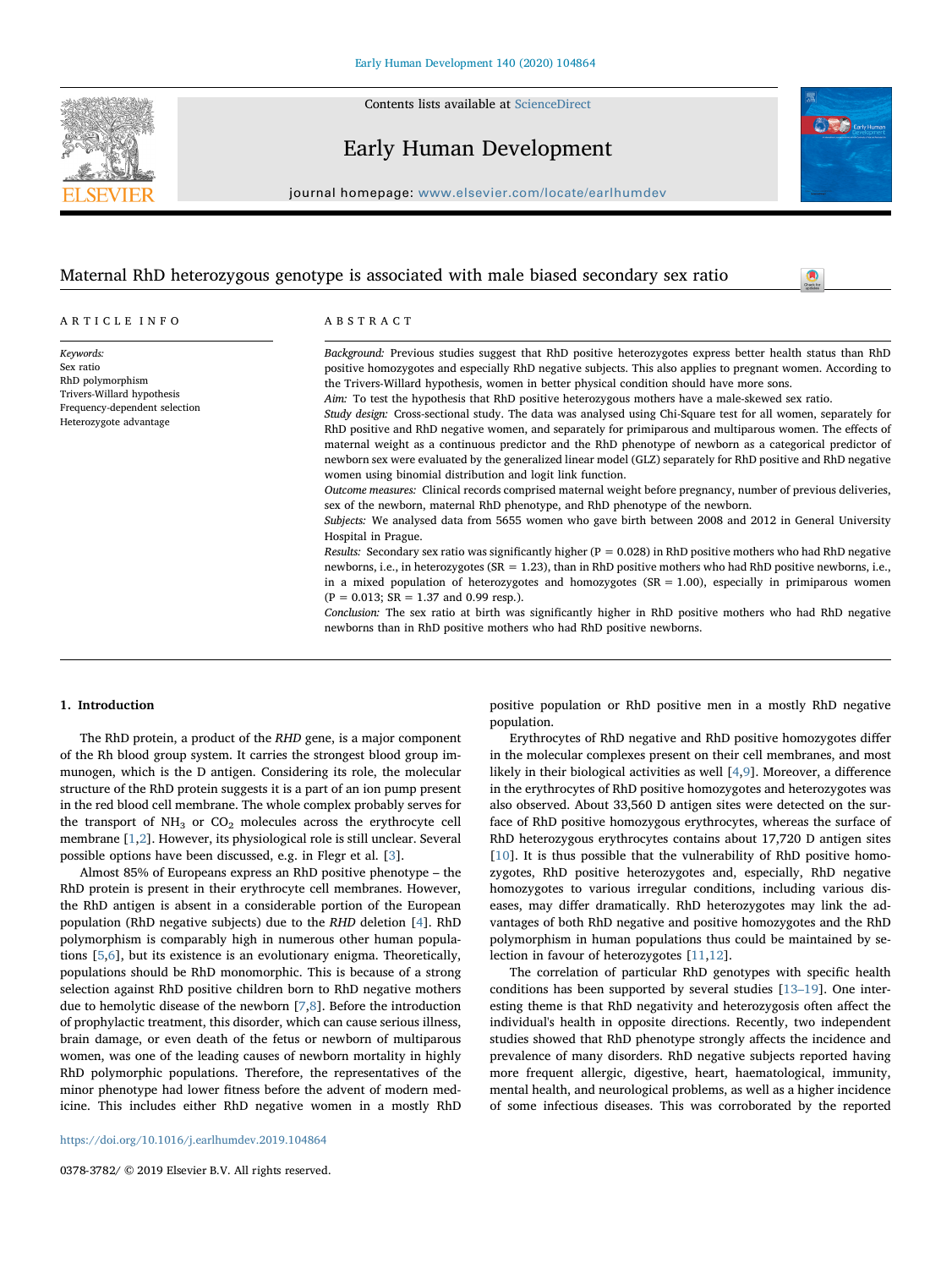frequency of their visits to medical specialists, usage of prescribed drugs, headaches, and general tiredness [[3](#page-4-2)]. The results showed a complex picture. Certain significantly elevated medical problems were specific to RhD negative individuals, others to RhD positive persons, most of them in a sex-specific way. However, taken together, the RhD negative subjects had more serious health problems than the RhD positive subjects in all six variables, significantly differing according to RhD of 22 variables analysed. The difference in RhD phenotype was obviously caused by the underlying RhD genotype, but RhD positive homozygotes and heterozygotes were not separated in this study. Some of the results indicate that RhD negative phenotype may confer increased immunity to infections of viral origin. In the light of these results and considering the long-term persistence of RhD polymorphism, however, it seems more probable that it could be RhD positive heterozygotes who are selectively advantageous in human populations. RhD polymorphism thus could be sustained in populations by negative frequency-dependent selection, namely by its specific form – the selection in favour of heterozygotes (heterozygous advantage).

A recent ecological regression study performed on a set of 65 countries for which the RhD genotype frequencies data were available, showed the strongest evidence yet for the heterozygote advantage hypothesis [\[20](#page-4-13)]. The results showed that both the frequencies of RhD negative homozygotes and RhD positive heterozygotes (whose frequency was calculated from data on the frequency of homozygotes using Hardy-Weinberg equation) correlated with specific disease burdens in particular countries. In general, the burdens (both in the sense of Disability Adjusted Life Year, see [[21\]](#page-4-14), and disease mortality rates) were higher in RhD negative homozygotes. Moreover, the observed correlations mostly lead in opposite directions in RhD negative homozygotes and RhD positive heterozygotes. The general pattern showed that the countries with a high frequency of Rhesus negative homozygotes had a lower burden associated with congenital anomalies and neuropsychiatric conditions. Additionally, such countries had a higher burden of cardiovascular diseases and, especially, of malignant neoplasm. This strongly supports the hypothesis that RhD polymorphism could be sustained in populations by selection in favour of heterozygotes at the expense of alternative hypotheses that consider its current distribution to be a consequence of founder effects, genetic disequilibrium, and/or gene flow attenuated by viability selection, partial reproductive incompatibility, and reproductive compensation [\[11](#page-4-10)[,22](#page-4-15)].

Several studies directly supporting RhD heterozygous advantage have also been published. Flegr et al. [[13\]](#page-4-12) and Novotna et al. [\[19](#page-4-16)] showed that healthy RhD negative homozygotes exhibit faster reactions than RhD positive subjects. This reaction time, however, strikingly changes when subjects were infected by Toxoplasma gondii, a common parasite whose chronic prevalence in various countries ranges between ten and ninety percent. Toxoplasma positive subjects showed prolonged reaction times. This impairment was most severe in RhD negative homozygotes, whereas RhD positive individuals, and especially RhD positive heterozygotes, were considerably protected from this effect. In consequence, the performance of Toxoplasma positive subjects was best in RhD positive heterozygotes followed by RhD positive homozygotes and RhD negative homozygotes. The same data also showed that RhD positivity (most probably RhD heterozygosity) modulates certain effects of smoking, fatigue, and ageing [\[16](#page-4-17)]. For example, the positive effect of age on performance and intelligence was stronger in RhD positive subjects, whereas the effect of smoking on the number of viral and bacterial diseases was about three times higher in RhD negative subjects. In a different study, Toxoplasma positive RhD negative subjects expressed lower performance in weight-holding and hand-grip tests in comparison with both RhD negative and positive Toxoplasma negative subjects [\[23](#page-4-18)]. It is clear that faster reaction times or greater stamina conferred a selective advantage in the past, and that they still do in the present. It was, for example, demonstrated that the probability of being involved in a traffic accident is elevated more than twice (in the case of chronic infection) or even five times (in the case of recent infection) in

Toxoplasma positive RhD negative homozygotes [\[14](#page-4-19)]. This could lead to the spread of the RhD negative allele in a similar manner to the recessive HBB allele for sickle cell disease. HBB recessive homozygotes have severely impaired viability. In a heterozygous condition, the HBB allele does not impair viability in most situations but confers an increased resistance to malaria. The HBB allele thus spread in tropical areas with Plasmodium falciparum by the means of frequency-dependent selection, or its specific form – heterozygous advantage – until a disproportionate fraction of nonviable recessive homozygotes are born and its frequency in a population is stabilized [\[24](#page-4-20)].

However, phenotypic correlates of RhD phenotype may be more complex. A study performed on 502 soldiers surprisingly showed that Toxoplasma positive RhD positive subjects express lower, while Toxoplasma positive RhD negative subjects express higher, verbal and nonverbal intelligence than their Toxoplasma negative peers [[17\]](#page-4-21). This may be the consequence of psychological differences between Toxoplasma positive and Toxoplasma negative subjects (a lower total N-70 score of potentially pathognomic factors, anxiety, depression, phobia, hysteria, vegetative lability, hypochondria, psychasteny, and neuroticism, but see [[15\]](#page-4-22) for somewhat contradictory results) that were observed in this study and were more prominent among RhD negative subjects. However, these psychological differences may result from the increased tendency of Toxoplasma positive military personnel to mask any negative properties. Moreover, there were signs of higher verbal and nonverbal intelligence even in Toxoplasma negative RhD negative subjects, which points to a possible direct effect of RhD phenotype. Regardless, the protective role of RhD positive phenotype against the effects of toxoplasmosis was documented even in this study. The strongest effect of Rh phenotype was reported in a study on the influence of Toxoplasma on weight gain in pregnancy. In the study of Kankova et al. [\[18](#page-4-23)], RhD negative women with latent toxoplasmosis gained nearly two times more weight in  $16^{th}$  week of pregnancy (N = 27) than RhD negative Toxoplasma negative women ( $N = 139$ ) or the RhD positive women of any infection status ( $N = 813$ ). The difference of about 1600 g remained approximately constant until delivery.

The secondary sex ratio (sex ratio at birth) in humans is around 1.06 in most populations [\[25](#page-4-24)]. Within the population, the sex ratio may be influenced by many factors, such as paternal hormones [26–[29\]](#page-4-25), immunosuppression [[26\]](#page-4-25), and several important pathologies (e.g. hepatitis [\[27](#page-4-26)], or toxoplasmosis [\[30](#page-4-27)]). As the Rh phenotype modulates the effects of many detrimental factors on human performance and physiology, we decided to examine its potential effects on sex ratio at birth. The specific aim of the present study was to analyse the association between the sex of newborns and RhD phenotype of both the newborns and mothers. Our working hypothesis was to expect a higher secondary sex ratio in RhD heterozygous women. The generally accepted Trivers-Willard hypothesis [[31\]](#page-4-28) suggests that females, including women, in "good condition", e.g. women with a good health status, tend to give birth to more sons than daughters. The reason is that mothers in good condition may invest disproportionately more time, energy, and resources into their sons, which may, in turn, reach a better condition and leave more offspring in polygynous (or serially monogamous) species where the biological fitness of males, but not so much females, strongly depends on their health status. According to the studies, heterozygous RhD positive mothers probably express better health status than Rh positive homozygous mothers and especially than the RhD negative mothers. This can result in a higher sex ratio in RhD positive than in RhD negative mothers and an even higher sex ratio in RhD positive mothers who give birth to RhD negative children, i.e., in RhD heterozygous mothers. We expect this effect to be more prominent in primiparous women on the basis of already published results [\[32](#page-4-29)–34].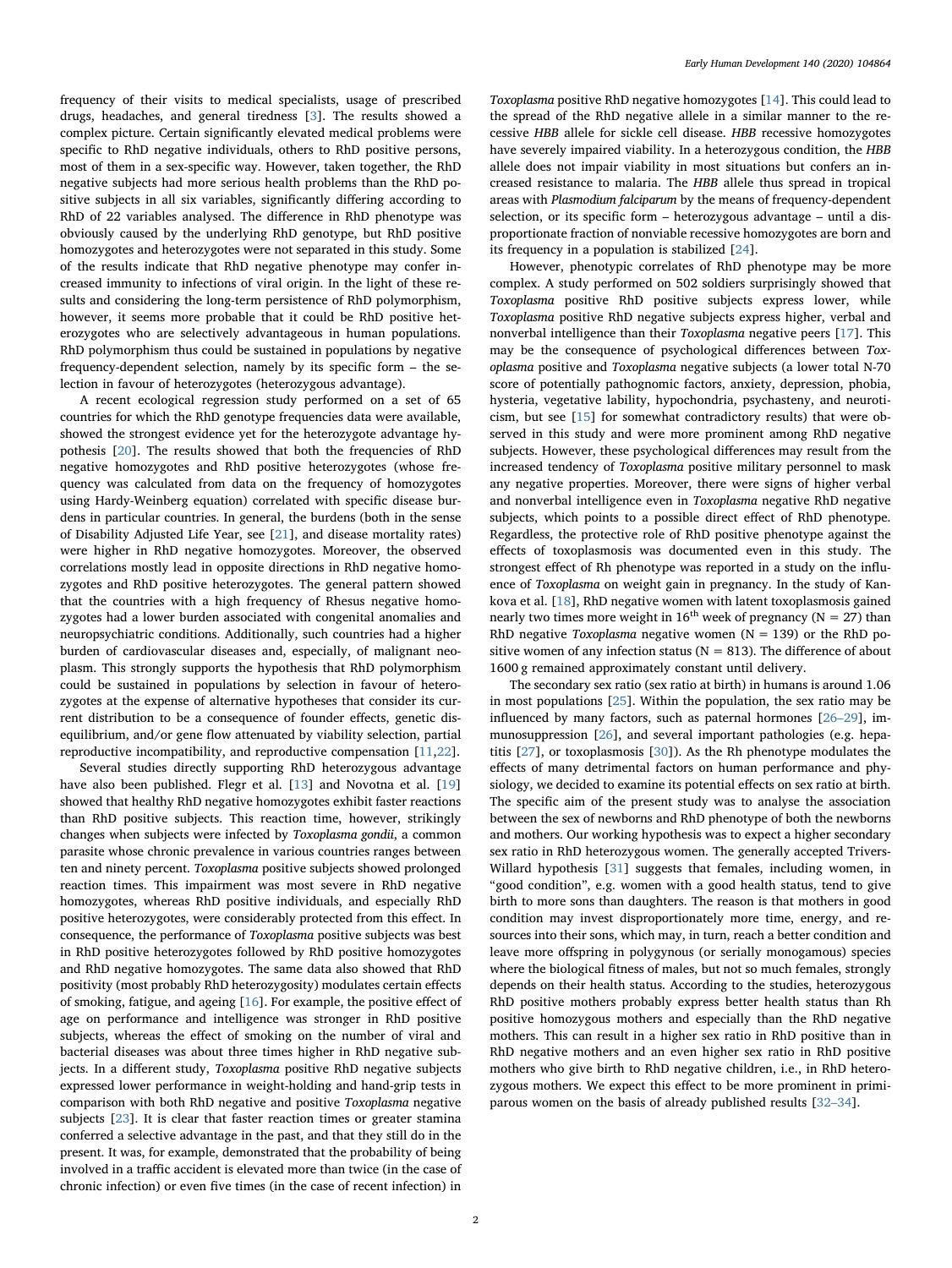#### 2. Materials and methods

#### 2.1. Subjects

The study was designed as a cross-sectional study. The main data set covered women who have given birth in the General University Hospital in Prague, Czech Republic between 2008 and 2012. Clinical records comprised maternal weight before pregnancy, number of previous deliveries (primiparae/multiparae), sex of the newborn, maternal RhD phenotype (positive/negative), and RhD phenotype of the newborn (positive/negative). The women that gave birth to twins were excluded from the analyses. During the whole study, we worked with an already anonymized data set.

# 2.2. Statistics

The program Statistica 10.0 was used for all statistical testing. The association between the sex of the newborn and the RhD phenotype of the newborn was analysed using the Chi-Square test, initially for all women, and then separately for RhD positive and RhD negative women. Furthermore, the analysis was conducted separately for both primiparous and multiparous women. The effects of maternal weight as a continuous predictor and the RhD phenotype of newborn (positive/ negative) as a categorical predictor of newborn sex, were evaluated by the generalized linear model (GLZ) separately for both RhD positive and RhD negative women. Binomial distribution and logit link function, as recommended by Wilson and Hardy [[47\]](#page-4-30), were used for the construction of the model. For some women, the variable "maternal weight before pregnancy" was not available, and therefore the number of women varied between analyses. Sex ratio (SR) in this article is expressed as the ratio of male to female.

#### 3. Results

The total data set contained the records of 5655 women. The relationships between the sex of newborns and the RhD phenotype of the newborns analysed using the Chi-Square test showed only a non-significantly male biased proportion of the newborns in the group of RhD negative newborns (N = 5655, P = 0.088,  $\chi^2$  = 2.91). Among 1356 RhD negative newborns, 717 were boys ( $SR = 1.12$ ), while among 4299 RhD positive newborns, only 2151 were boys  $(SR = 1.01)$ . However, the situation differed in the RhD positive and RhD negative subpopulations of women. In women with the RhD positive phenotype, who included Rh positive homozygotes and heterozygotes, the relationships between the sex of newborn and the RhD phenotype of the newborn were significant (N = 3406, P = 0.028,  $\chi^2$  = 4.84). Among 422 RhD negative newborns, the offspring of the RhD positive heterozygote mothers, 235 were boys ( $SR = 1.26$ ), while among 2984 RhD positive newborns, the offspring of either RhD positive heterozygote or RhD positive homozygote mothers, 1493 were boys ( $SR = 0.99$ ). In women with the RhD negative phenotype, the relationships between the sex of the newborns and the RhD phenotype of the newborns did not exist (N = 2229, P = 0.660,  $\chi^2$  = 0.19). Among 929 RhD negative newborns, 479 were boys (SR = 1.06), while among 1300 RhD positive newborns, 658 were boys  $(SR = 1.02)$ .

The same analyses were conducted separately for both primiparous and multiparous women. In primiparous women, the relationship between the sex of the newborn and the RhD phenotype of the newborn analysed using the Chi-Square test showed a significantly male biased proportion of the newborns in the group of RhD negative newborns (N = 3418, P = 0.013,  $\chi^2$  = 6.21). Among 844 RhD negative newborns, 466 were boys  $(SR = 1.23)$  and among 2574 RhD positive newborns, 1294 were boys ( $SR = 1.01$ ). In women with the RhD positive phenotype, the relationship between the sex of the newborn and the RhD phenotype of the newborn was also significant ( $N = 2047$ , P = 0.013,  $\chi^2$  = 6.18). Among 258 RhD negative newborns, 150 were

boys (SR = 1.37) and among 1789 RhD positive newborns, 892 were boys ( $SR = 0.99$ ). In primiparous women with RhD negative phenotype, the relationship between the sex of the newborns and the RhD phenotype of the newborns did not exist  $(N = 1360; P = 0.335;$  $\chi^2$  = 0.93). Among 583 RhD negative newborns, 314 were boys  $(SR = 1.17)$  and among 777 RhD positive newborns, 398 were boys  $(SR = 1.02)$ . In multiparous women, both RhD negative (P = 0.559) and RhD positive ( $P = 0.690$ ), no significant results were observed.

In the next part of the study, we analysed the influence of the RhD phenotype of newborns (positive/negative) on the sex of newborns using a generalized linear model (GLZ). At first, this test was conducted only for RhD positive women, while the variables "maternal weight" and "maternal age" were used as the continuous covariates. However, the maternal weight ( $P = 0.998$ ) and the maternal age ( $P = 0.484$ ) did not make a significant contribution to the equation. Finally, the reduced statistical model was conducted without them. The results of GLZ (P values) were similar to the results of the Chi-Square test mentioned above. Again, no significant effect of the RhD phenotype of newborns on the sex of newborns was observed in the group of Rh negative women ( $P = 0.660$ ).

#### 4. Discussion

Our results showed that the sex ratio at birth was significantly higher (male skewed) in RhD positive mothers who had RhD negative newborns ( $SR = 1.23$ ) than in RhD positive mothers who had RhD positive newborns ( $SR = 1.00$ ). This effect was stronger in primiparous women ( $SR = 1.37$  and 0.99 resp.). In our study, we had only data regarding RhD phenotypes. It can be deduced, however, that the RhD negative mothers were undoubtedly homozygotes (dd) while the RhD positive mothers could have either RhD positive heterozygous genotype (Dd) or RhD positive homozygous genotype (DD). This uncertainty applies to the group of RhD positive mothers who had RhD positive newborns. On the other hand, the RhD positive mothers who had RhD negative newborns necessarily had RhD positive heterozygous genotype. Therefore, the main observed result, i.e., higher secondary sex ratio in RhD negative newborns of RhD positive mothers, confirms our a priori hypothesis that RhD maternal heterozygous genotype is associated with male biased secondary sex ratio.

Recent results support the hypothesis that the Rhesus factor polymorphism is maintained in human populations due to a higher resistance or tolerance of heterozygotes to specific diseases (see [Introduction section\)](#page-0-0). The hypothesis was repeatedly supported by empirical data showing that RhD positivity, and especially RhD heterozygosity, protects people against certain negative effects of toxoplasmosis [\[13](#page-4-12)[,18](#page-4-23)[,19](#page-4-16),[23\]](#page-4-18). In line with the Trivers-Willard effect [\[31](#page-4-28)], our working hypothesis was to expect RhD heterozygous mothers, i.e., mothers with supposedly higher health status, to exhibit a higher secondary sex ratio. The results of our study therefore supported our working hypothesis and further supported the hypothesis that RhD polymorphism may be maintained due to heterozygote health advantages.

As expected on the basis of already published data [\[33](#page-4-31)], the results of our analyses were not significant in multiparous women. This could have been caused by a broader spectrum of factors that influence the secondary sex ratio in multiparous women in comparison with primiparous women. These factors are, for example, sex [\[32](#page-4-29)[,35](#page-4-32)[,36](#page-4-33)] and RhD [[37\]](#page-4-34) of previous siblings, the existence or absence of previous miscarriages [[32,](#page-4-29)[34\]](#page-4-35), and immunosuppression [[26\]](#page-4-25), especially the reaction against y-antigens [[34,](#page-4-35)[38](#page-4-36)]. Due to these sources of latent variability, the effect of RhD phenotype (resp. genotype) on sex ratio at birth cannot be detected in the multiparous women, even if it existed. It must be emphasized, however, that the broader spectrum of these confounding factors cannot be the only reason for the difference in the effect of RhD on primiparous and multiparous women. Confounding factors may increase the variability of the focal variable (the probability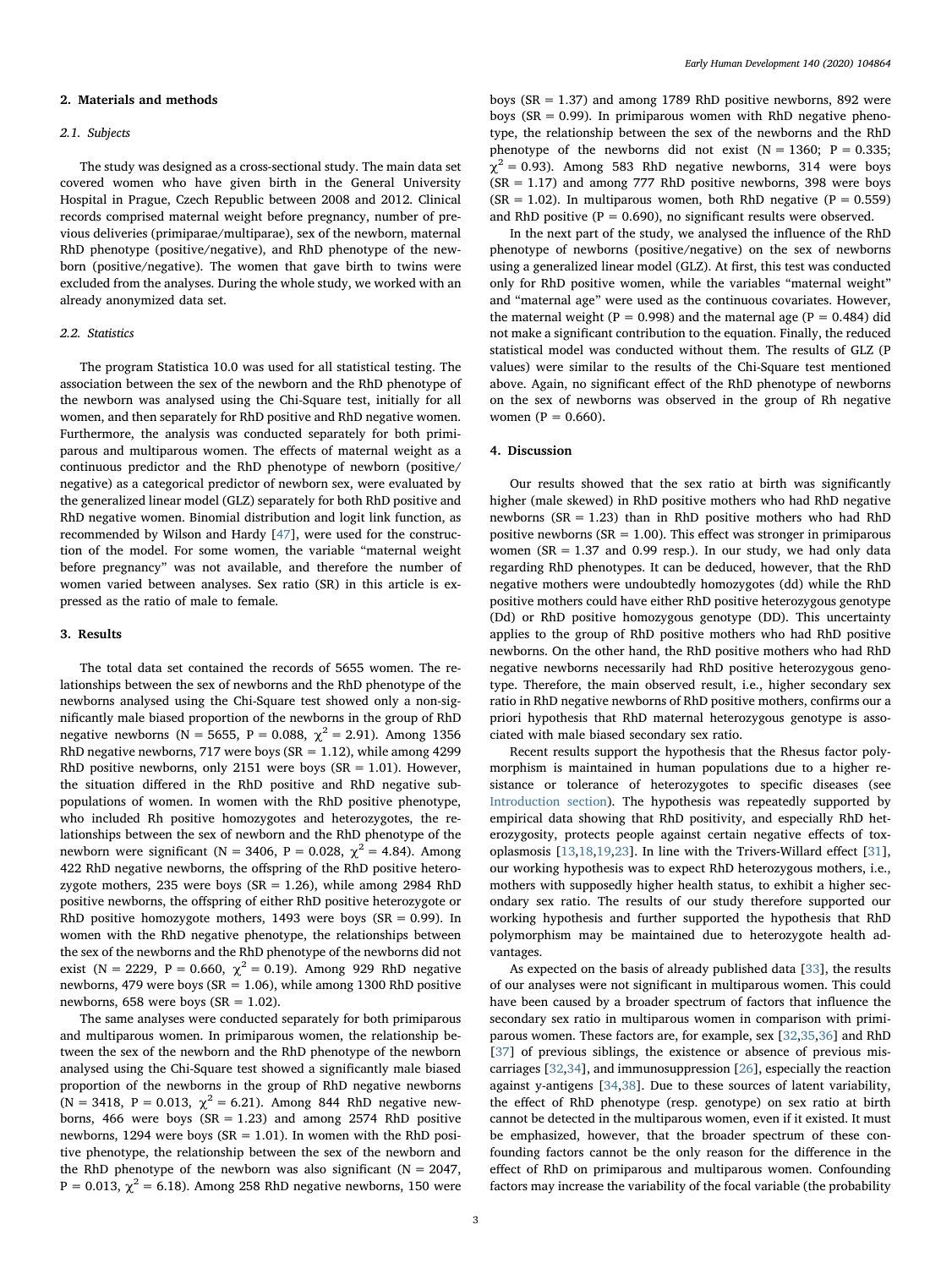of a birth of a son in this study), and by this, they can increase the P value of tests. However, they cannot influence the size of the observed effect. For this reason, our results suggest that effects sizes in primiparous mothers are much higher than in multiparous women, the difference in the effect of RhD on primiparous and multiparous women cannot be explained solely by the aforementioned confounding factors.

Only RhD phenotype, not RhD genotype, of newborns and mothers is examined and recorded in the current clinical praxis. The genotype of RhD negative mothers is dd and the genotype of one third of RhD positive heterozygote mothers (Dd) can deduced from the RhD phenotype of their children. Therefore, we can compute SRB (sex ratio at birth) in these two subpopulations, but not in the subpopulation of RhD positive women with RhD positive children, which represent a mixture of RhD positive homozygotes and heterozygotes. The secondary sex ratio of RhD positive newborns of RhD positive mothers was 0.99. We can expect that the secondary sex ratio in RhD positive newborns of RhD positive mothers with RhD heterozygous genotype (part of RhD positive newborns of RhD positive mothers) is comparable with the secondary sex ratio ( $SR = 1.37$ ) of RhD negative newborns of RhD positive mothers (with RhD heterozygous genotype). This would then suggest (in the case that the Hardy-Weinberg equilibrium applies and the frequency of RhD negative homozygotes is about 16% in Czech population, see [\[20](#page-4-13)]) that the secondary sex ratio in newborns of RhD positive mothers with a RhD positive homozygous genotype is female biased  $(SR = 0.74)$  to make the total sex ratio 0.99 for the mixture of RhD positive heterozygotes (SR = 1.37) and RhD positive homozygotes.

It is also worth mentioning that the observed frequency of the RhD negative allele (about 40% of the standing polymorphism) conspicuously well approaches the proportion of the recessive allele that ensures the production of the relatively highest proportion of heterozygotes (i.e., the most fit individuals; in this case 48%) and dominant homozygotes (i.e., the individuals with mediocre fitness; 36%) at the expense of recessive homozygotes (i.e., the least fit individuals; 16%). The highest possible stable proportion of the most fit heterozygotes in the population is 50%. However, both dominant homozygotes and the least fit recessive homozygotes would constitute 25% of the population in this scenario. Gradual change in the proportion of both alleles in favour of dominant one would be expected in this case. The observed deflection in the proportion of RhD alleles thus further supports the hypothesis of the RhD heterozygote advantage and the relatively lowest fitness value of the recessive RhD allele.

Possible alternative scenarios consistent with the observed data suggest it is possible that the observed phenomenon of biased sex ratio in RhD negative children of RhD positive mothers is associated with the child's RhD genotype. It cannot be excluded that RhD negative embryos are rejected by maternal body less often, which would point to the ability of the RhD allele or some closely linked allele to manipulate the mother's body or a general preference and selective advantage of RhD negative homozygotes. However, this hypothesis does not seem very probable because the sex ratio of RhD negative mothers was not significantly biased.

Another option is based on the observation that adverse effects of RhD negativity on health probably manifest at an older age [\[3\]](#page-4-2). This is corroborated by our results (unpublished data), which show that better reaction times in RhD negative individuals are specific to younger age. This points to a possible conditional selective advantage of RhD negative homozygotes. Under this scenario, RhD negativity can be beneficial at a younger age, or at least exhibit its adverse effects on health or psychomotor performance exclusively or more prominently at an older age. Negative effects that manifest only at an older age could hide away into the "selection shadow" [[39,](#page-4-37)[40](#page-4-38)]. It was supported that mutations that negatively affect fitness at an older age are under a much weaker selective pressure than mutations that affect the fitness of young individuals [\[41](#page-4-39)]. It is also possible that the adverse effects of RhD negative phenotype would be individually reflected during ageing and thus masked by an adaptive behaviour [[14,](#page-4-19)[17](#page-4-21)[,19](#page-4-16)]. It is even possible

that the RhD negative allele represents one of the alleles with antagonistic effects on fitness dependent on age [\[42](#page-4-40)]. Its presence may easily result in a positive feedback loop of selection on fast life strategy and maximum performance at a young age [[43](#page-4-41)[,44](#page-4-42)]. In such a situation, it might be more advantageous to have more RhD negative sons than RhD negative daughters for mothers with RhD positive heterozygous genotypes. Such sons would have a better chance of reproductive success at a young age. In contrast, at least mediocre longevity would be always advantageous for daughters. This presents a special case of the generalized Trivers-Willard hypothesis [\[45](#page-4-43)]. Note, however, that this option does not exclude advantages of preferentially producing sons by RhD heterozygous mothers in good condition postulated by the classical Trivers-Willard hypothesis [\[31](#page-4-28)]. The benefit of producing RhD negative sons because of their young age advantage therefore might be masked in RhD negative mothers by their own advantage in producing daughters, which results in the pattern we observed in our study.

The important limitation of our study is that we knew only maternal and child RhD phenotypes and not genotypes. We were not able to count maternal RhD genotypes for all data, but only for the subpopulation of 2651 women (RhD negative women and RhD positive women with RhD negative newborns). It will be necessary to genotype the RhD positive mothers in future studies to confirm or reject our predictions that the SR of RhD positive heterozygotes will be male skewed and the SR of RhD positive homozygotes will be female skewed. The second limitation was a relatively small sample size of sub-analyses evaluated across the different RhD phenotype categories for both primiparous and multiparous women. However, the small number of subjects may lead only to a false negative, not a false positive result of a study. Another, more general, problem was the absence of information on many factors that could have influenced sex ratio at birth (e.g. maternal socio-economic status, health, sex of previous child). Existence of known and unknown confounding factors may result in the failure of a statistical test to detect the existent effect, not in the detection of non-existing effect [[46\]](#page-4-44). However, researchers should focus on these factors in future studies on the role of RhD polymorphism in the origin of skewed human sex ratios.

# 5. Conclusions

In our relatively large data set, the maternal RhD heterozygosity was associated with a male biased secondary sex ratio. The most parsimonious explanation of the observed pattern suggests the preference of male offspring by mothers in good condition according to the Trivers-Willard hypothesis. This hypothesis proposes that mothers who exhibit a good physiological condition and/or social status give birth to a higher proportion of sons, while those in a worse situation, e.g. those with worse health, give birth to more daughters. If the explanation is correct, then our data provides new indirect support for the heterozygous advantage hypothesis of sustaining RhD polymorphism in human populations. Moreover, the possibility that the RhD homozygotes, both RhD negative and RhD positive, have worse health than RhD heterozygotes could have serious clinical implications and should be examined in detail in future studies.

# Author's roles

Concept and design of the study (ŠK, PC); acquisition (ŠK, PC), analysis (ŠK, JF), interpretation of data (ŠK, JT, JF); drafting the article or revising the manuscript critically for important intellectual content (ŠK, JT, JF, PC); writing of the manuscript text (ŠK, JT, JF). All authors approved the final version of the article and agree to be accountable for all aspects of the work.

#### Declaration of competing interest

None.